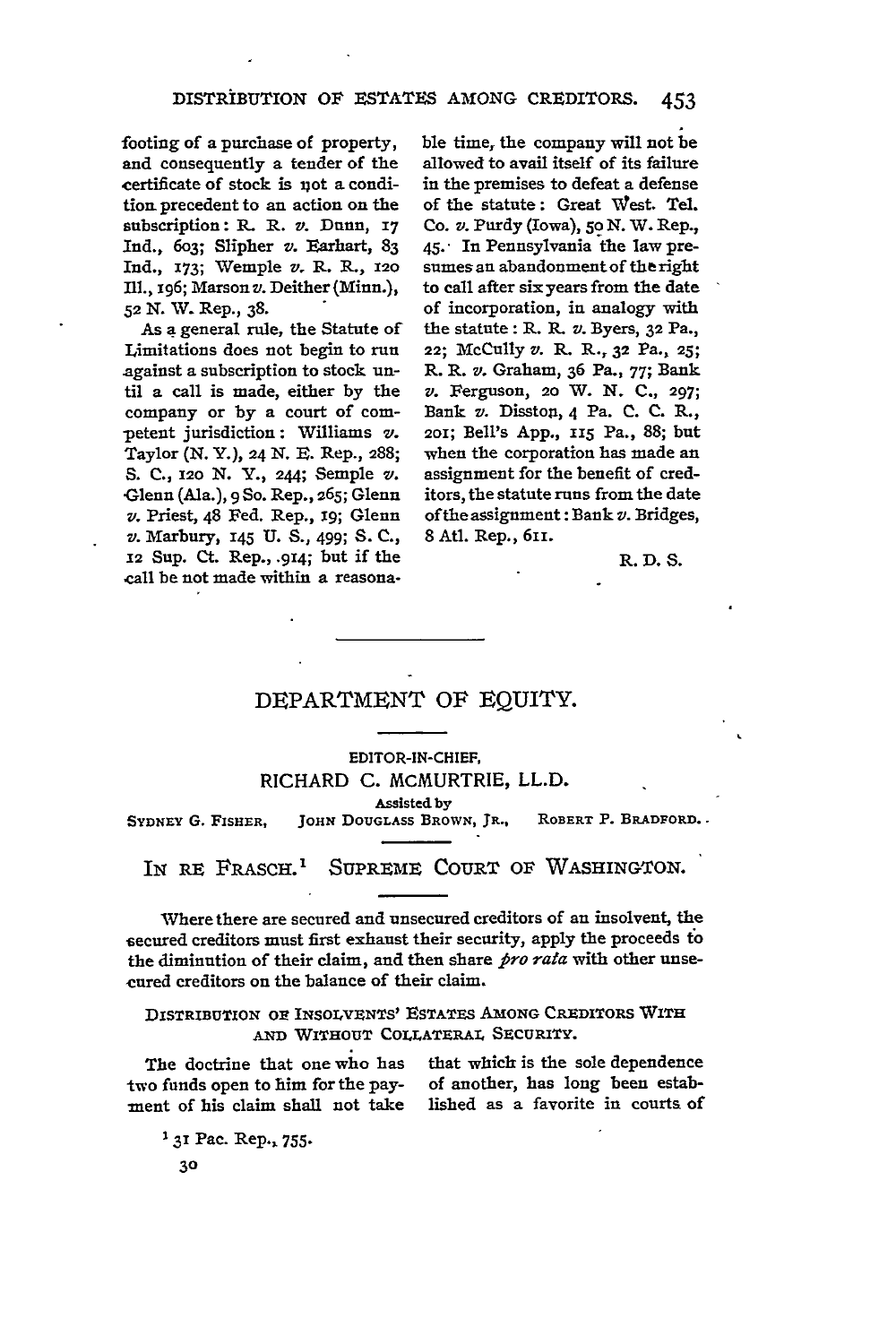equity, though there is some difference of opinion as to its origin. Aldrich *v.* Cooper, **8** Ves., **388. On** the one hand, it is claimed that the equity to compel **.a** creditor to resort to the singly charged fund is an equity against the debtor, and the reason for this opinion is found in the fact that before lands were made liable for the payment of simple contract debts the satisfaction **of** a specialty creditor out of the personalty of a deceased or insolvent debtor relieved the realty from all liability: Aldrich *v.* Cooper. **2 W.& L.** Cas. **Eq., 264.** On the other hand, it is claimed that the equity is one which exists against the doubly-secured creditor, and rests upon the famous principle, *sic utere luo ut non alienum ladas:* Story's **\_q. Jur., 633,** I3 th ed. Whatever its origin, the doctrine is well recognized, but there is a class of cases in which the practical difficulties in the way of its application have given rise to an unwillingness to compel a resort to the singly-charged fund, many courts preferring to administer justice through the doctrine **of** subrogation.

The class of cases alluded to embraces all cases which involve the distribution of the assets of an insolvent debtor under proceedings in bankruptcy and insolvency, and under assignments for the benefit **of** creditors. **Of** these three methods it is only necessary to say here that there is very little difference between them, since the abolition of imprisonment for debt, the one object for which they were all created being to secure the application of an insolvent's estate to the equal and equitable satisfaction of the claims against it.

The question suggested **by** the principal case is a comparatively

new one for most of the States, and the few authorities upon it are conflicting. These maybe ranged under three heads: (I) Those which, as in the 1principal case, favor the doctrine'of compulsion; (II) Those which have adopted what may be called the trust-fund theory; (III) Those which favor the doctrine of subrogation.

*I. Those which Favor the Doctrine of Corpeulsiox.-In* Wurtz **v.** Hart, **x3** Iowa, **515,** which was **a** case of an assignment, a creditor filed a bill to prevent certain other creditors, to whom had been given security for their claims, from receiving a dividend upon the original debt. The Court took the view that in -such cases collateral was equal to payment, **and** compelled the secured creditors to exhaust their separate funds, thus reducing their *claims pro tanto.*

The case of Third Nat. Bank v. Lanahan, **66 Md., 461,** which was also that of an assignment, presented a slightly different question, whether a secured creditor who has realized upon his collateral after the assignment, but before proving his claim, can demand a dividend upon the full amount of his original debt. As was pointed out **by** the Court, the case did not involve the marshaling of securities, but merely the ascertainment of the real amount of the claim, and they refused to allow the dividend on the ground that it **was the** duty of the trustee under the terms of the .assignment to pay ratably and equally according to their respective amounts only such debts as were owed **by** the assignor. "The obligation of the trustee to pay does **hot** depend upon the state of the account between the creditor and. the assignor at the time of the as-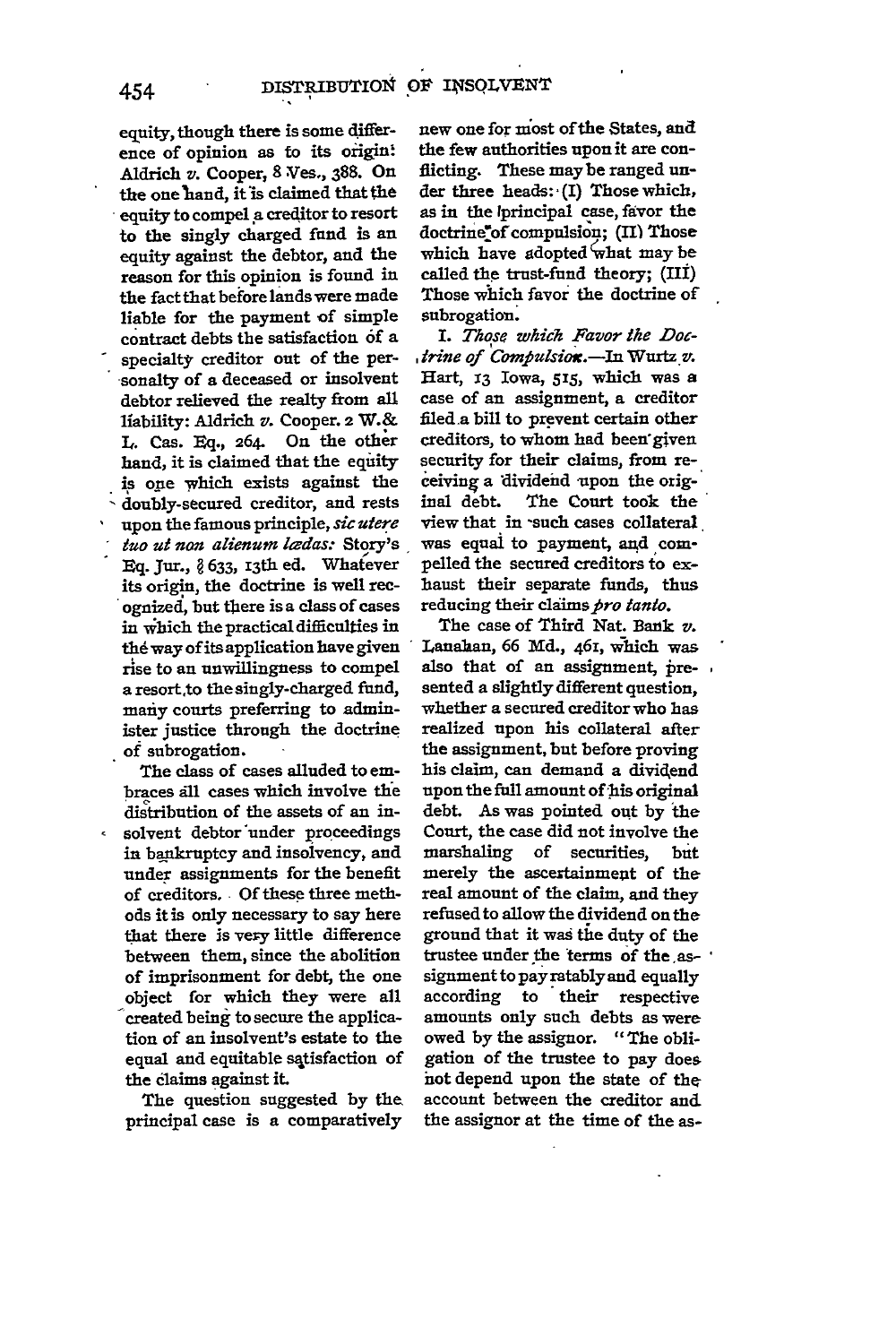#### signment, but at the time *when payment is to be inade."1*

Amory v. Francis, 16 Mass., 308, involved the proper distribution of the estate of an insolvent intestate, a creditor of whom, secured **by** a mortgage, demanded to be allowed to prove his whole debt and to receive a dividend upon that sum. Chief Justice PARKER strongly commended the doctrine of marshaling for such cases, since in his judgment the rule which required the creditor to exhaust his security would operate to prevent gross irregularity between the creditors, and secure a distribution of the estate among all *pro rata.* Nor was **he** deterred **by** the difficulty in applying this rule, which springs from the fact that there is no power to compel the creditor to sell the mortgaged property. The same difficulty was felt in Bell v. Fleming, 12 N. J. Eq., **13,** but the rule was, nevertheless, approved. The difficulty, however, is not great, for the assignee may either compound the value of the security with the creditor, or failingin the agreement, can file a bill to compel a sale of the property. See, also, Bristol Bank v. Woodward, **137** Mass., **412.'** But it seems probable that the desire of the secured creditor to participate in the distribution would remove the difficulty by leading him to take the initiative.

In Wheat *v.* Dingle, 32S. C., 473, which was aiso a probate case, the question was again raised whether a creditor having real securityupon which he has realized, after proof of his claim, should receive a dividend upon the claim as proved. The Ccurt held that he could not. In this case a distinction was made between security which is part of the estate itself, and security fur-

 $\ddot{\phantom{a}}$ 

nished **by** third~persons. The latter is not liable to the claims of the general creditors of the estate, and they have no right to claim any benefit from its use; **ifi** other words, there can be no marshaling unless both funds belong to the estate. Thedistinction seems to be founded on reason and equity: Dickson v. Chorn, 6 Iowa, **19.**

The argumentwhich runs through all these cases is that this rule of compulsion is best calculated to produce an equal distribution among all the creditors; for otherwise collateral would give to the creditor an advantage which it was not intended he should have, would in fact, whatever its proportion to the debt, practically operate as security for the whole. In justice, however, to the unsecured creditors the partially secured creditor should stand on an equal footing with them as regards the amount **by** which his security is less than his debt. The argument is thus illustrated in the principal case: A assigns his estate, worth **\$15,ooo,** including security, in the hands of B, worth **\$5ooo.** B has a claim against the estate of \$5ooo, secured as mentioned above, and an unsecured claim of **\$5ooo. C** has an unsecured claim of \$io,ooo. Deducting the securities from the assets, the estate has \$ro,ooo with which to pay claims aggregating **\$2o,ooo,** and as a consequence pays **fifty** cents on the dollar. B is allowed a *pro rata* on his whole claim of \$io,ooo, which gives him \$5ooo. He then makes the other \$5ooo out of his security, and in consequence has his whole. debt paid in full. Thus, on his unsecured debt of **\$5ooo,** he receives **\$5ooo,** while **C,** on his unsecured debt, receives only **\$2500.**

In support of this view the criti-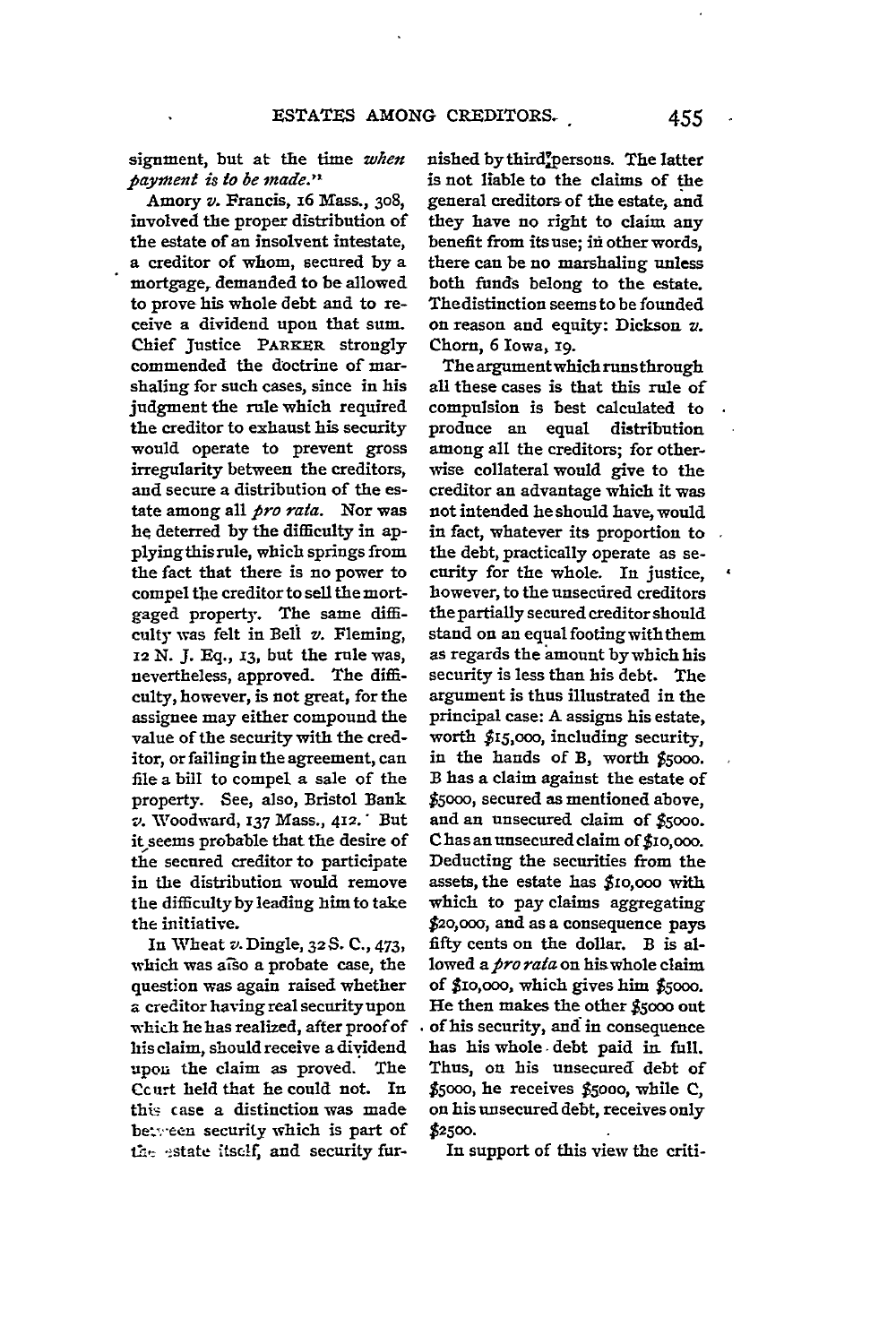cism in Bell v. Fleming, supra, of the decision' in Greenwood **v.** Taylor, i-Russ. **& My:,** x85, is sigfificant. "If he (theMaster of the Rolls) had simply declared that he would adopt the rule (of compul sion) upon the broad ground that equality is equity, it is quite probable it would have been followed without its propriety being questioned."

, II. *The Trust Fund Theory.-* This view is at present confined to Pennsylvania and Rhode Island, and has been stated very clearly in **a** case in **tle** former State: A creditor whose debt was represented **by** three judgments against the insolyent, for which he had certain security, had, after the assignment but before a dividend had been declared, realized on the said security enough to satisfy two of the judgments in full and the third in part. The Supreme Court, per SHARSWOOD, J., overruling the court below, decided that he was entitled 'to  $\cdot$  a-dividend upon the amount of his original claim, on the ground that an assignment is an appropriation by the debtor of his estate for a specific purpose for which it was already liable. It is, in fact, a trust for all the creditors *then* existing *pro rata* without regard-to the nature of any security they.might hold. The relation of creditor is changed to that of equitable owner, and the interest of any one of them extends to the amount of his whole original claim. If in this case the creditor had not realized on the.land he could have claimed a dividend on the whole debt, and payment of part of it did not affect him because his right was fixed as one of the original *cestuis que trust.,* and he stood on. that until his entire interest should be

extinguished: Graeff's **App., 79** Pa., 146; and see Miller's **App., 35** Pa., 481; Patten's **App.,** 45 Pa., **151.**

The same theory is practically adopted in Rhode Island in a case where the assignment was for the equal benefit of all the creditors in proportion to their respective claims: Allen *v.* Davidson,-15 **P.** I., 480, overruling an earlier case which had adopted the doctrine of compulsion: *In re* Knowles, **13** R. **1.,9o.**

These are certainly extreme cases. Part payment of *"a* debt ought under all circumstances to operate as a *pro tanto* discharge of it, and there seems to be no valid<br>reason why a payment made after the assignment should not, be treated in the same way that it would have been -if made before. It is inequitable to the other creditors that that which is no 'longer a claim should still, **by** a fiction, be considered one.

**-**At all events, this theory would hardly apply to probate cases.

*II. The Doctrine of 'Subroga*tion.-This is the more general rule, and the argument in support of it is based upon the principle that a creditor having a double security has a right to proceed against both **and** make the best he can out of both. ,The general doctrine of compulsion is approved, but the courts point out that such cases as those under discussion come within the proviso to that doctrine, namely, that it will not be applied when it will trench-upon the rights or operate to the prejudice of the party entitled to the double fund. This is stated in a case where the secured creditor had three different funds, -neither of which was sufficient of itself to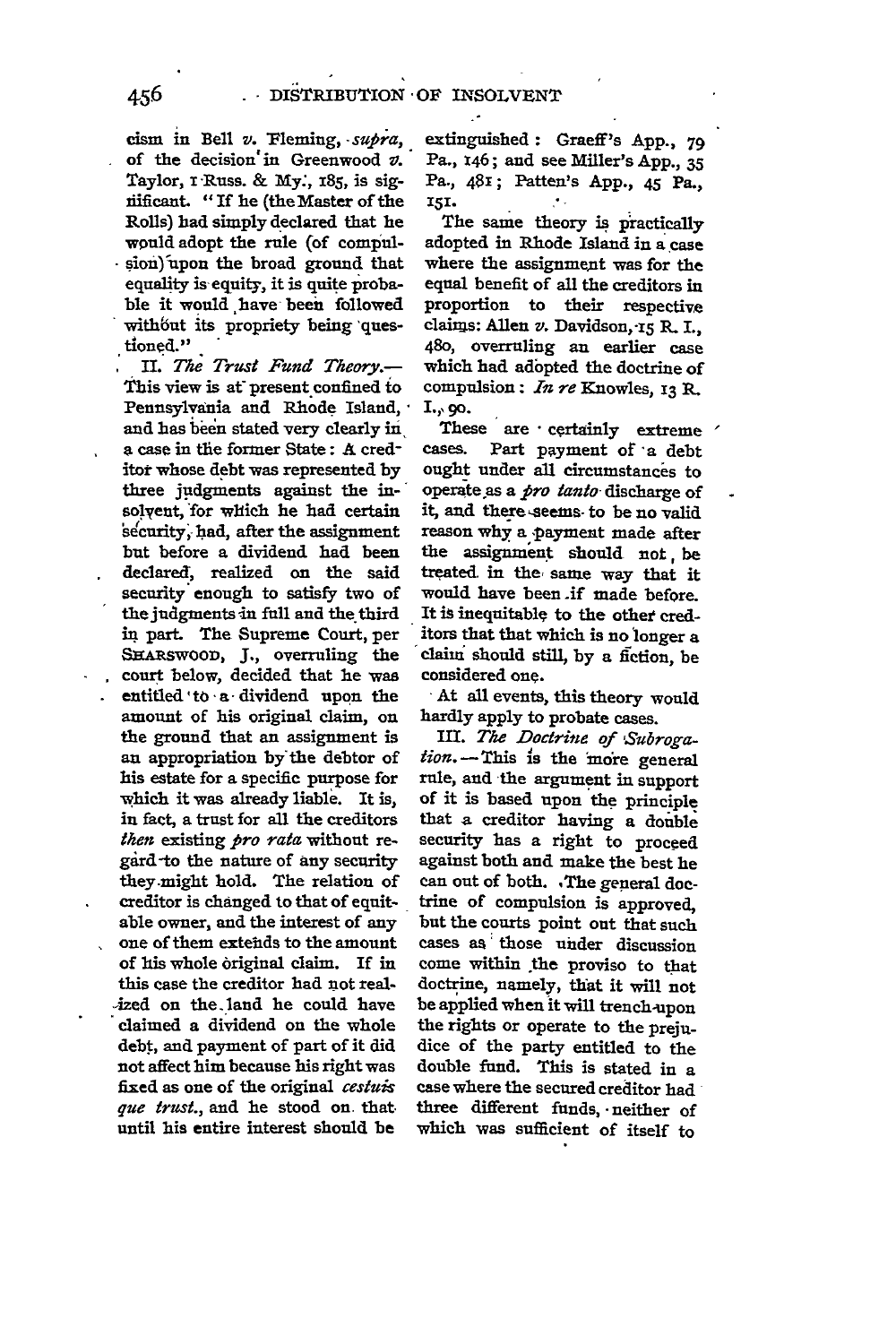pay the whole claim. The Court refused to reduce the claim **by** the amount which the creditor bad received from a sale of his securities, and allowed a dividend upon. the whole original amount: Logan v. Anderson, i8 B. MoD., **IT4;** and see City Bank v. Patterson, **78** Ky., **291.**

In Illinois the same rule was applied, as carrying out the provisions of the statute governing' such cases, to the case of a creditor who was secured **by** a deed of trust of certain land, but who had proved her claim to the full amount. The assignee proposed to pay her a dividend after subtracting the value of the security, but the Court, following what it declared to be the weight of authority, ordered a dividend to be paid on the amount of the claim as proved. Additional reason for this was'found in the terms of the statute, which provided that all debts and liabilities should be paid *pro rata.* The original claim was part of the existing indebtedness, and, "if she does not get a distributive share on the full amount of her claim it cannot be said that the assets of the assignment have been paid *pro 79ala* upon the existing indebtedness:" Paddock v. Bates, **19** Ill. App., **470,** and see *In re* Bates, **iiS** Ill., **524.**

Michigan has also adopted this rule: Third Nat. Bank *v.* Haug, **82** Mich., **607,** though Judge MORSE delivered **an** able dissenting opinion. In this case, where the rule was applied to the claim of a mortgagee despite the fact that he had realized upon his security, the Court considered that the question was ruled **by** the case of Southern Michigan Bank *v.* Byles, 67 Mich., **-96,** but in that case paymentupon

the claim had been made **by** third persons.

This rule has recently found favor in New York, notwithstanding the earlier case of Besley **v,.** Lawrence, ii Paige **Ch., 581,** which strongly asserts the doctrine of marshaling. The receivers of an insolvent corporation objected to the proof of a claim in full **by.** a creditor who had already realized largely on collateral securities which he held, but the Court ruled that a secured creditor can bring in his whole claim and have dividends accordingly. To rule otherwise would be to hold that the contractual relations of a debtor and his creditor were changed **by** insolvency, a view which the Court emphatically disclaimed. **By** his contract the creditor has a right to hold the security until his debt is fullypaid, and there is no principle of equity which can compel him to part with it before that time. Of this case it may be said that it is hard to see the connection between the premise and the conclusion; in other words, how refusing to compel the creditor to exhaust his security involves refusing to accept it as payment when he himself exhausts it.

Almost all of the cases which refuse to apply the doctrine of compulsion are cases where the creditor had security on realty. In the case of mortgages the Court has generally been deterred **by** the difficulty of compelling a foreclosure or of estimating the value of the security in case of refusal to compound: Findlay v. Hosmer, **2** Conn., **350;** Moser v. Raubet, 2 N. **H., 488;** Walker *v.* Barker, 26 Vt., **710.** But where the mortgagee has already converted his security into money and thereby reduced his claim,